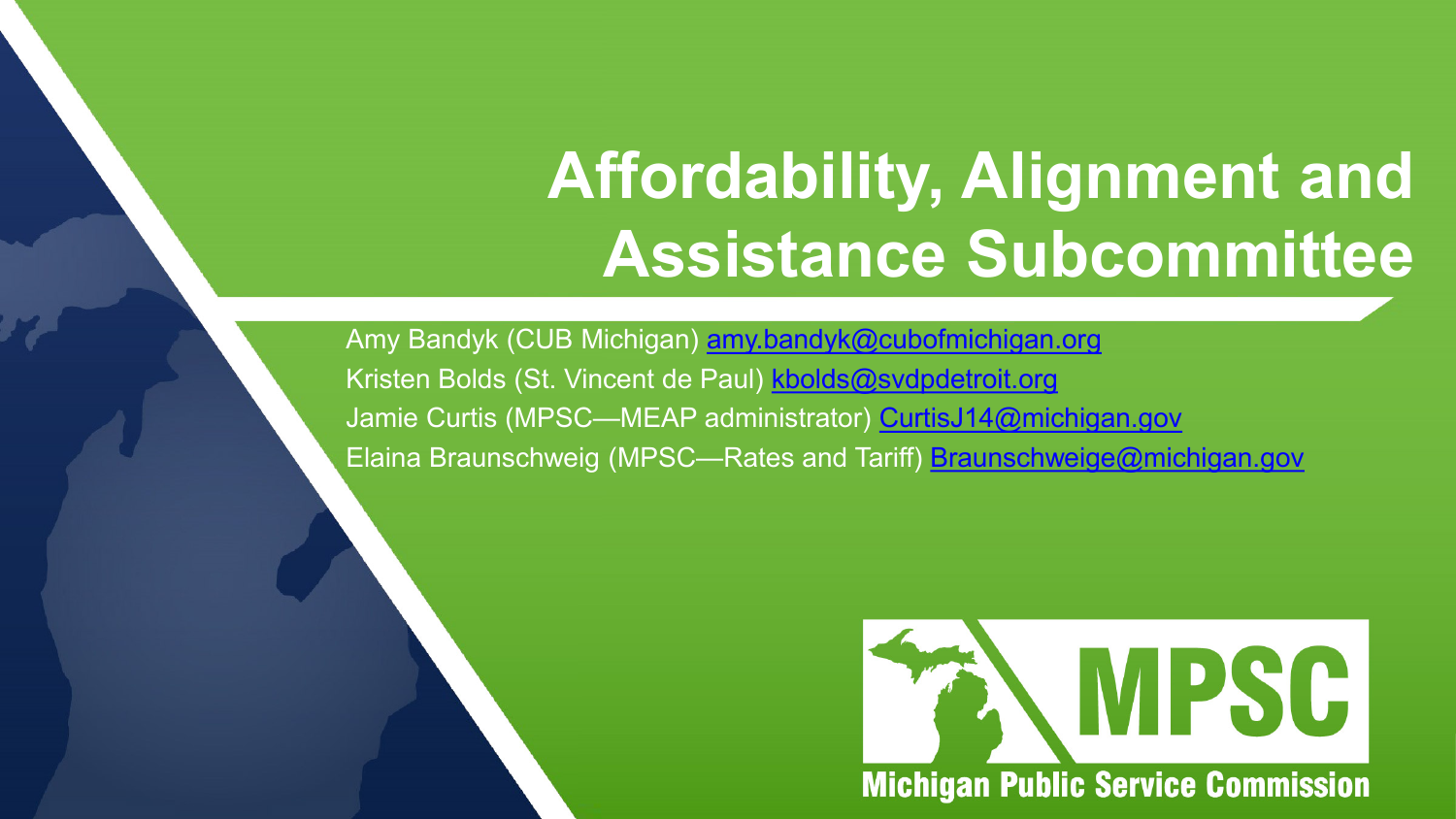# Meeting Overview

- EAAC update
- Meeting structure/roadmap
- Feedback
- Recap of last meetings
- Review goals list and progress thus far
	- Survey
- Next Steps and updates

\*Slides and materials will be shared by email after the meeting



2

**MPSC**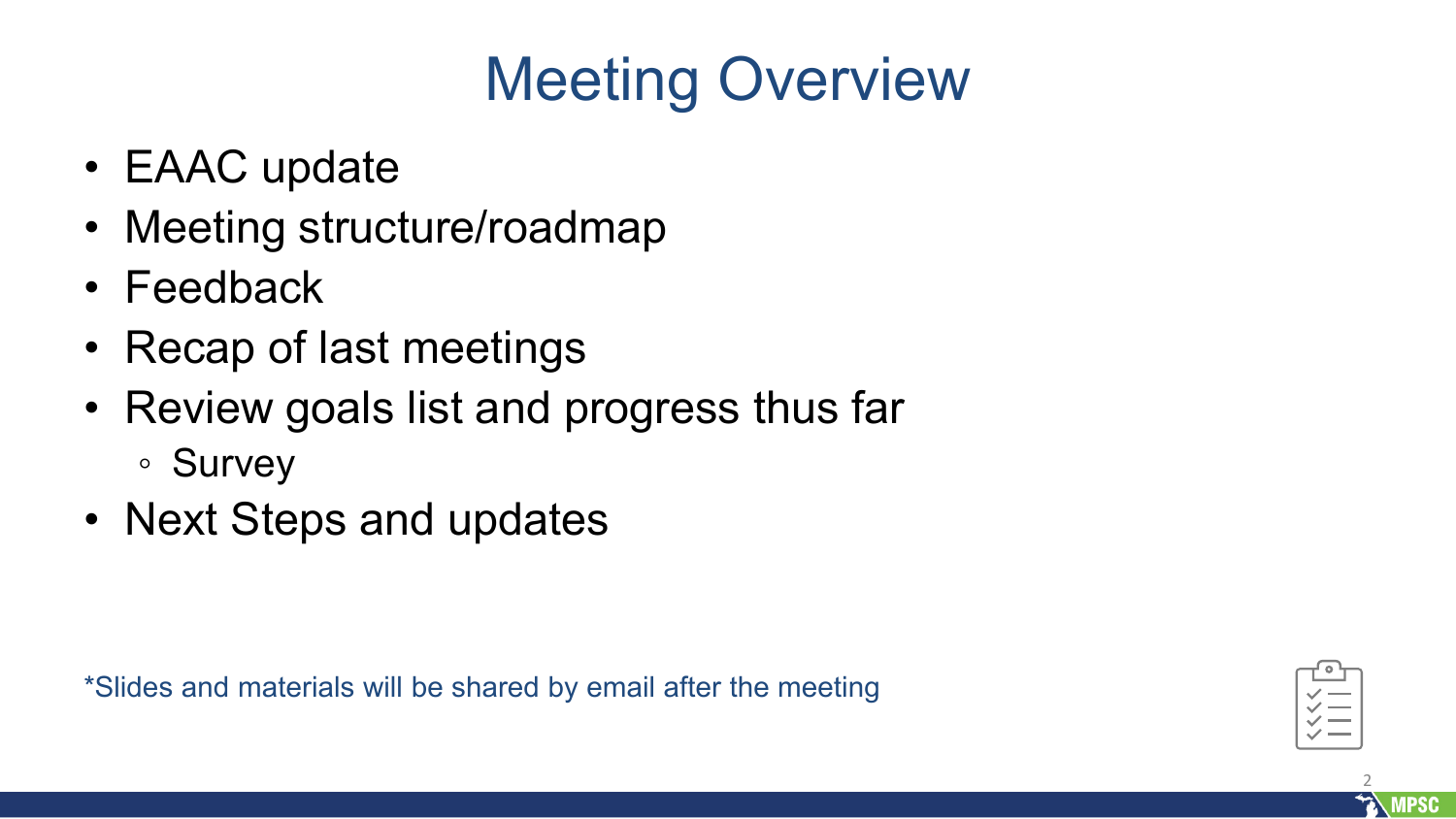# EAAC Update

- Thank you for your participation and all the work accomplished in 2021
- Interim Report submitted and is available on the EAAC Documents page
- Commission is deliberating next steps based on recommendations from the Interim Report and will provide guidance in the coming weeks
- EAAC work is continuing in through the subcommittees in the meantime
- The Data and Regulatory Analysis Subcommittee will start work in late winter or early spring

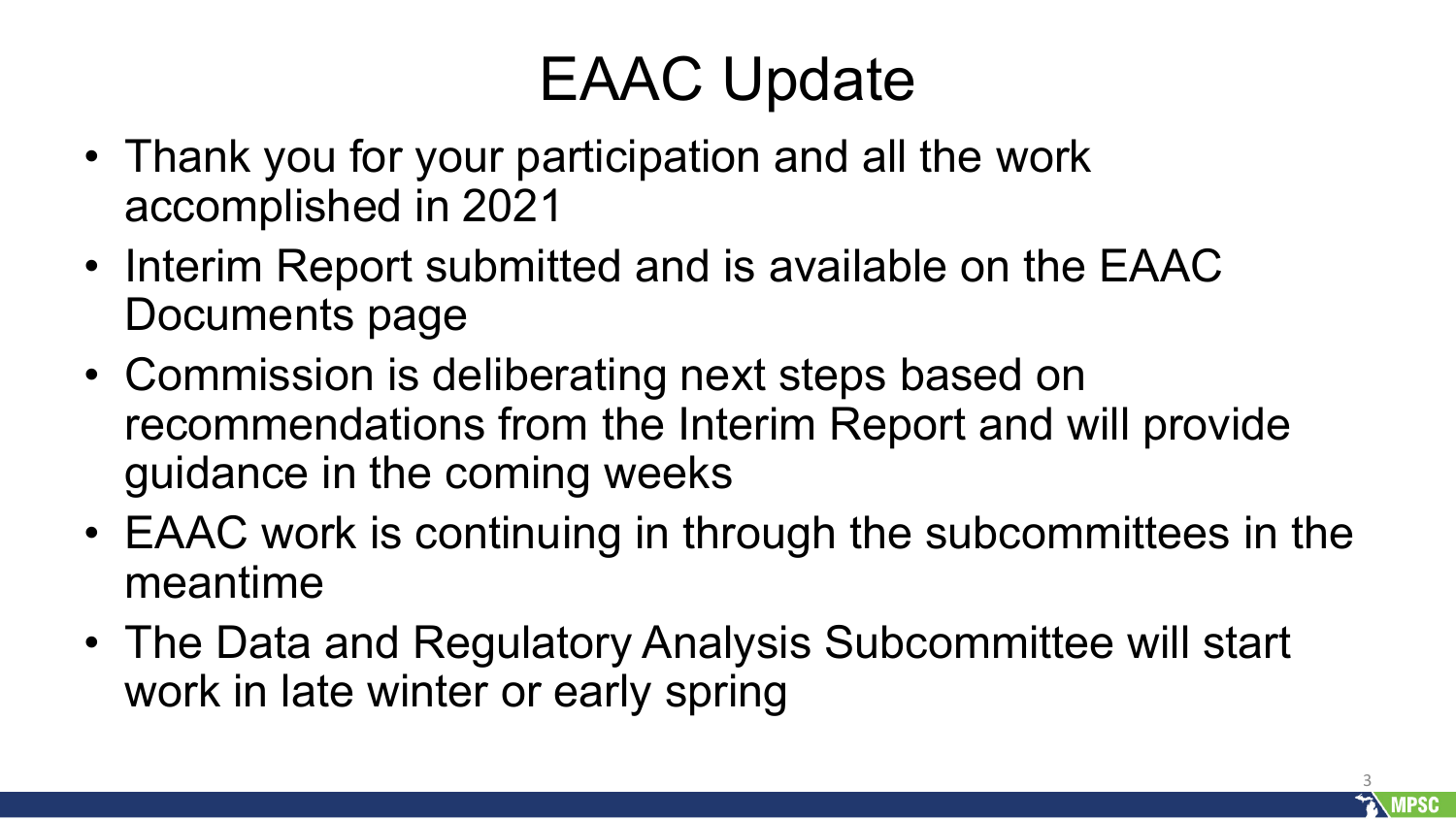### Goals Structure

• Choose a goal

1

2

3

4

- Solicit input on changes members would like to see in said program or goal using the guiding question/subcommittee charge parameters
- Research the goal
- Have organization who runs that program (utilities/Staff/DHHS) provide background knowledge/limitations of that program
- Identify solutions
- Bring to EAAC for greater review—October 20 meeting

- If appropriate, collaborate with the responsible organization
- Propose to the Commission

4 **MPSC**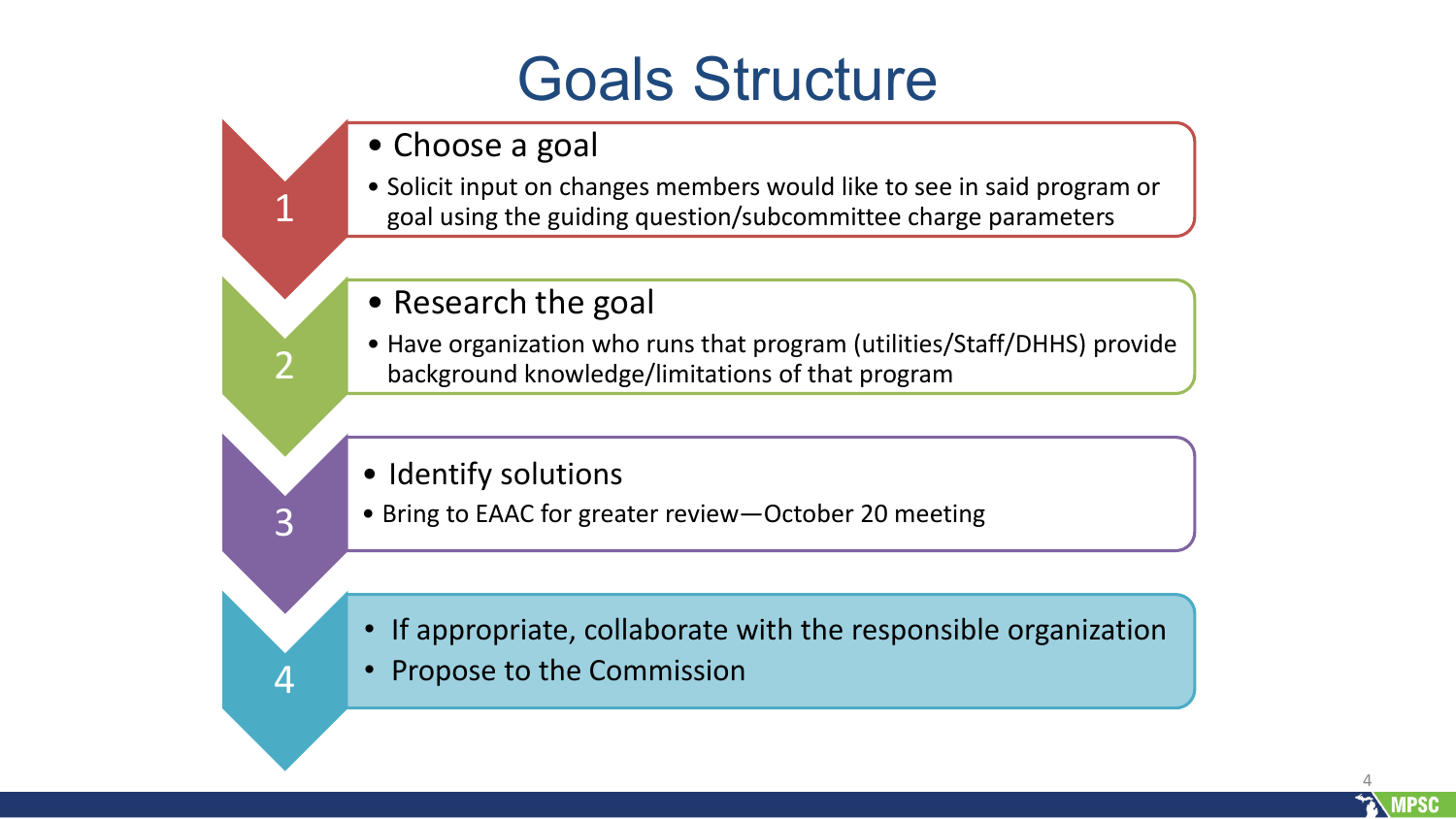## Potential Timeline for 2022



\*This timeline is tentative and subject to change based on the priorities of the AAA members \*If anything changes in the utilities' or DHHS' low-income programs, please come to us to present on it

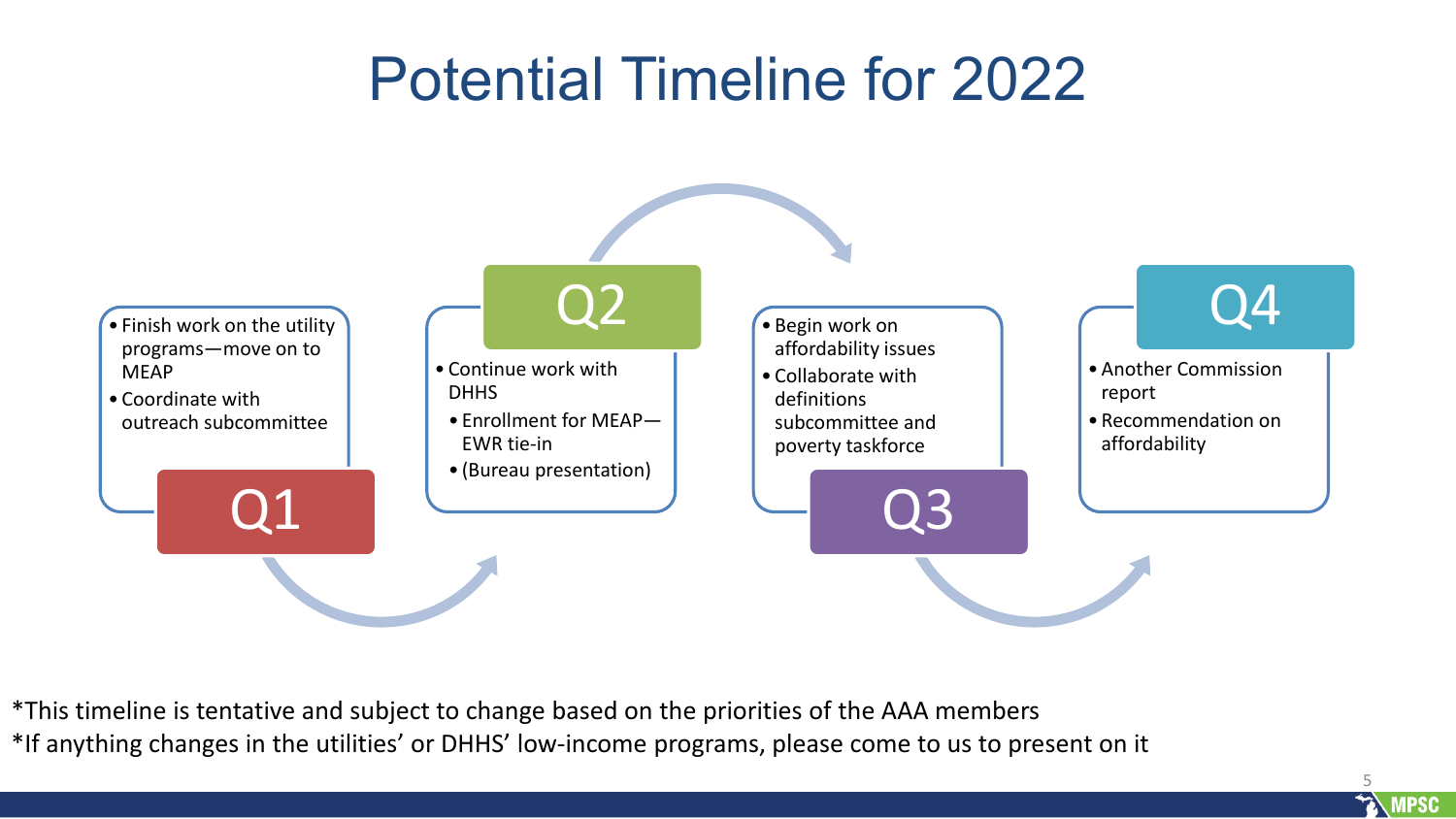### Member Feedback

- Any general feedback or urgent concerns
- Anything related to the December Report
- Direction of the AAA
- We'll have a progress survey later regarding our goals

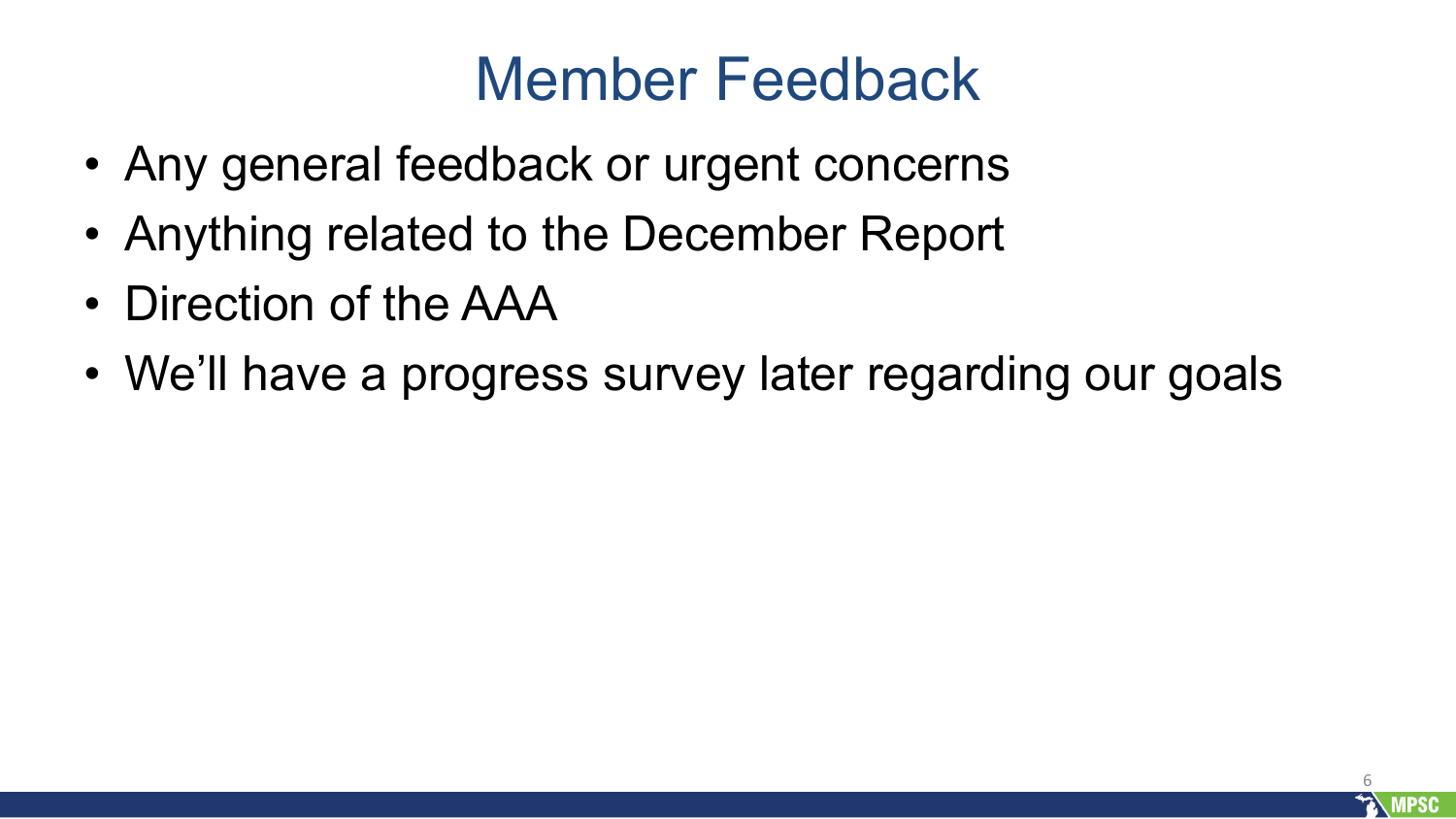## From Last Meetings…

- Discussed streamlining the enrollment process with **DHHS** 
	- Many hurdles to auto-enrolling SNAP and Medicaid customers in utility assistance—mainly different household count considerations
- Discovered the majority of enrollment occurs in the MI Bridges portal. MI Bridges connects customers to several applications that take 18 minutes to fill out. They also connect applicants to many other services.

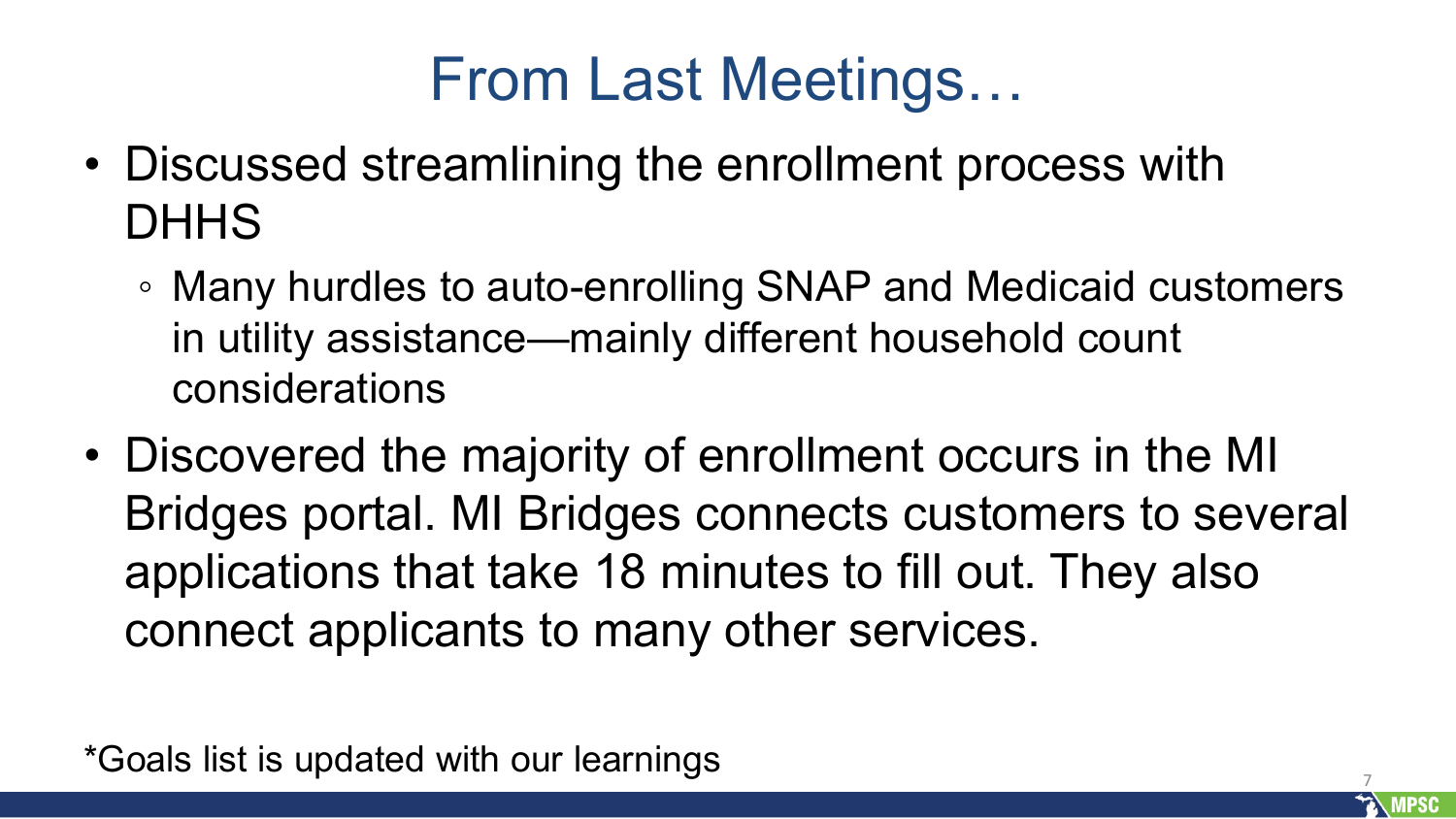# Why we started with Enrollment/Education

- The EAAC didn't have a definition of "affordable," so we couldn't start on affordability.
- The outreach subcommittee had to get up and running, so we couldn't start making large decisions without more input.
- Education was the logical first step, since we all must have the same knowledge before making decisions.
- Now we can start making more policy decisions
- I know this process has seemed slow, so thank you for your patience.

8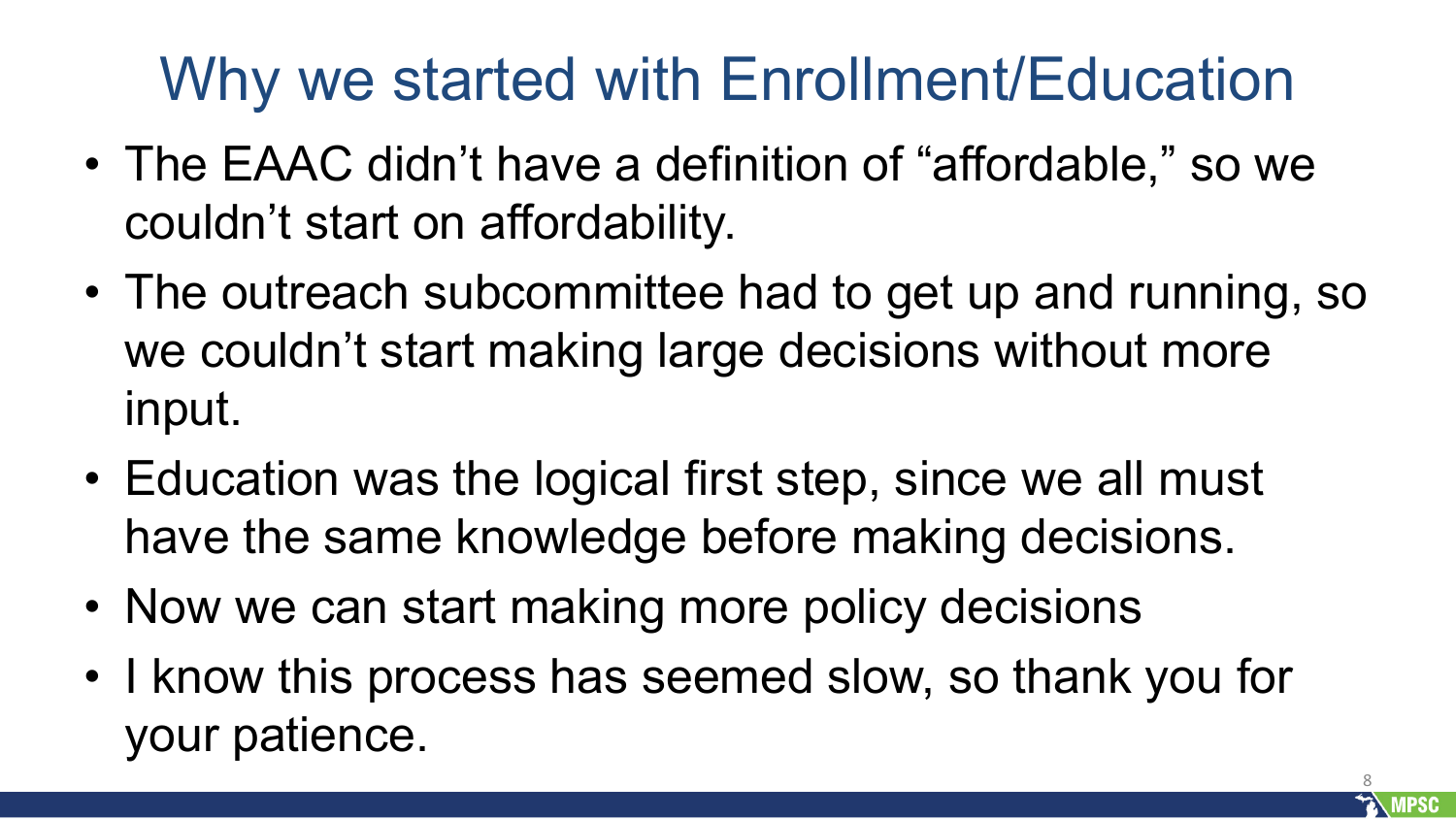# **[Goals](https://docs.google.com/document/d/1dyckDFZaSVF0l5Ma37hmWtaZD7iKUS-g/edit) Discussion**

What have we accomplished? How is our enrollment journey going? What do we still need to accomplish?

<u>[Survey](https://www.research.net/r/CJJZSW5)</u>

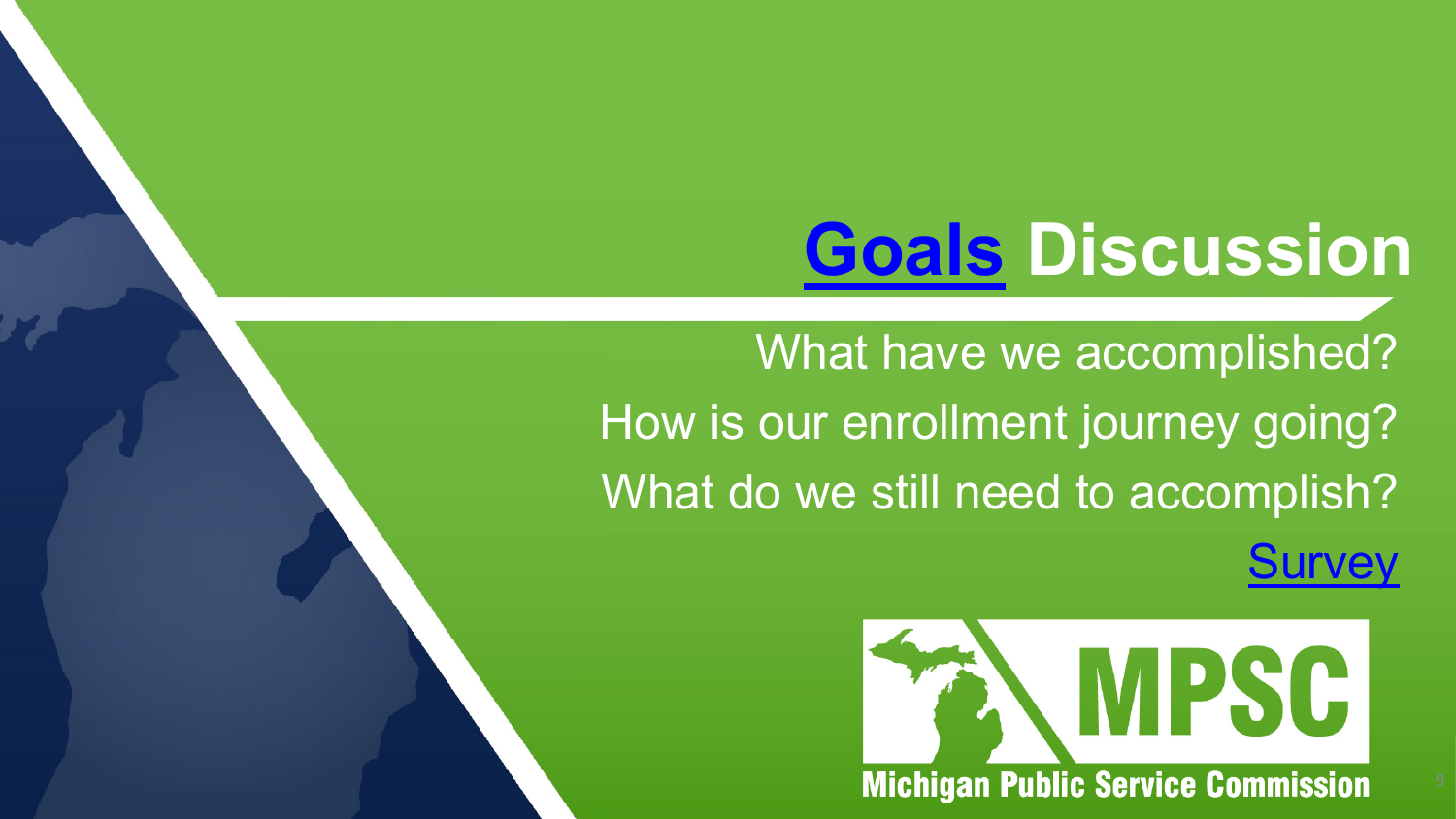# Rate Case/Legislative Updates

- [Michigan Gas Utilities—](https://mi-psc.force.com/s/case/500t000000Rfx7ZAAR/in-the-matter-of-the-application-of-michigan-gas-utilities-corporation-for-authority-to-increase-natural-gas-rates-and-for-other-relief)RIA and LIA
- [Alpena Power Company](https://mi-psc.force.com/s/case/500t000000k1RwYAAU/in-the-matter-of-the-application-of-alpena-power-company-for-authority-to-incur-its-rates-for-the-sale-of-electricity)—RIA in Settlement Agreement/Order
- [CE PIPP—](https://mi-psc.force.com/s/case/500t000000hrDOOAA2/in-the-matter-of-the-application-of-consumers-energy-company-for-approval-of-a-percent-of-income-payment-plan-pilot)Order coming soon
- **[CE Gas](https://mi-psc.force.com/s/case/500t000000sCoh3AAC/in-the-matter-of-the-application-of-consumers-energy-company-for-authority-to-increase-its-rates-for-the-distribution-of-natural-gas-and-for-other-relief) rate case was filed**
- Legislative **proposal** to end asset limits on SNAP
- MI Poverty Taskforce trying to get HHC integrated into SER application on MI Bridges
- [DTE Gas Order—](https://mi-psc.force.com/s/case/500t000000dR1s4AAC/in-the-matter-of-the-application-of-dte-gas-company-for-authority-to-increase-its-rates-amend-its-rate-schedules-and-rules-governing-the-distribution-and-supply-of-natural-gas-and-for-miscellaneous-accounting-authority)expanding eligibility to 200%
	- Commission does not have authority over this legislative mandate. Pg. 217

\*If you know of any developments in the low-income field, let us know